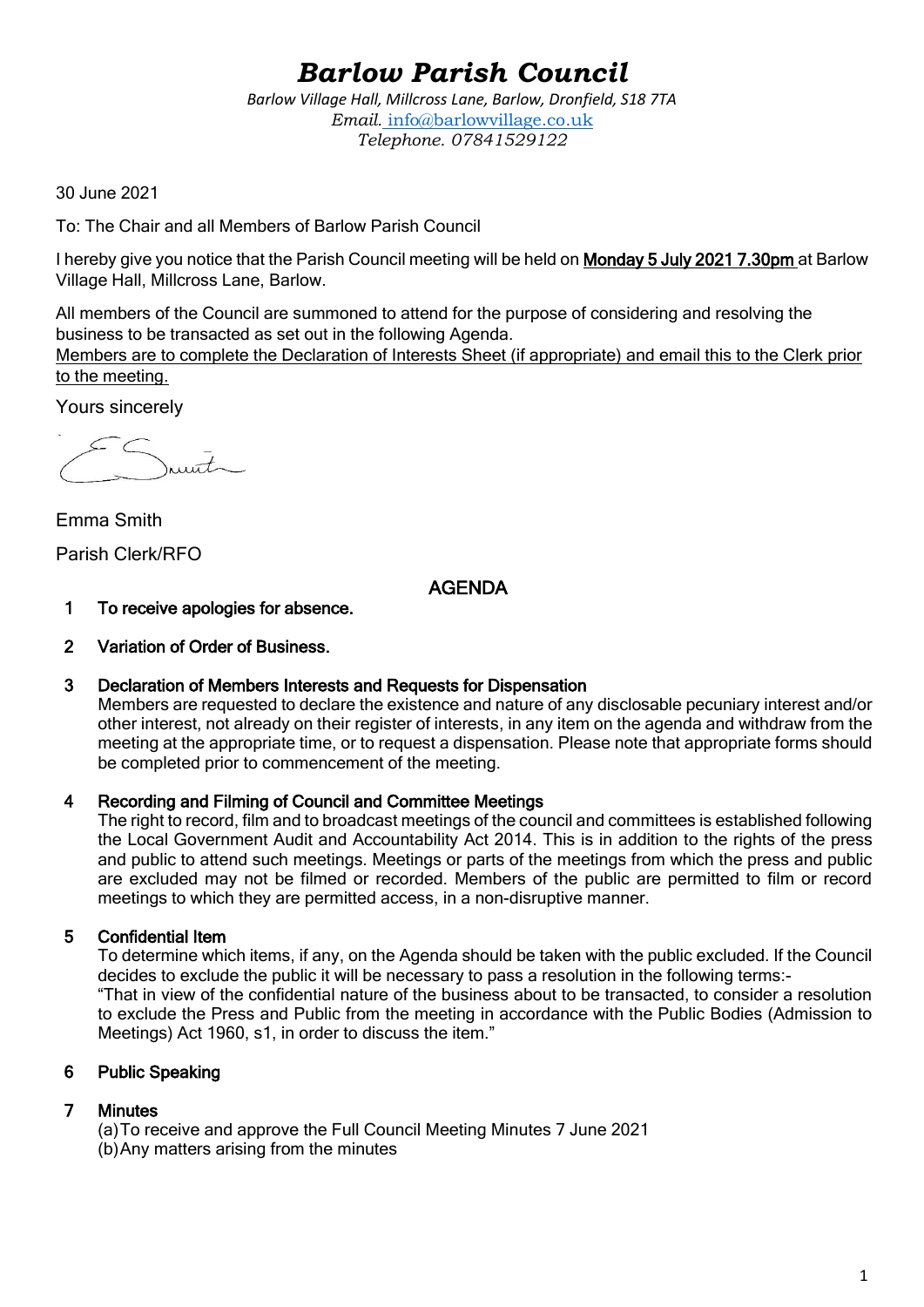# 8 Planning Matters

- (a) To consider applications/appeals received from the Planning Authority and to submit comments. Please view online before the meeting at [https://planapps-online.ne-derbyshire.gov.uk/online](https://planapps-online.ne-derbyshire.gov.uk/online-applications/)[applications/](https://planapps-online.ne-derbyshire.gov.uk/online-applications/)
	- NED/21/00705/LDC Application for a certificate of lawful development for proposed single storey side extension, 2 storey rear extension, detached outbuilding to rear of dwelling house and conversion of outbuildings to ancillary uses at Barlow Croft, Barlow Lees Lane, Barlow
	- NED/21/00505/FLH Construction of single storey outbuilding to front at Mathom House, Millcross Lane, Barlow
- (b) To note Planning Decisions
	- NED/21/00309/FLH Application for balcony and retention of additional access at 47 Valley Road, Barlow – Refused – 15 June 2021
	- NED/21/00601/AMEND Non material amendment to planning application 20/01271/FL to omit front bedroom window, insert window and door on left hand gable, move bins to front and omit fencing surround and extend roof over front door to provide canopy at Acorn House, Far Lane, Barlow - Approved - 18 June 2021
	- NED/21/00646/CATPO Notification of intention to fell 1 Silver Birch tree within the Barlow Conservation area at Ivy Cottage, Hackney Lane, Barlow - No Objection - 17 June 2021
- (c) To discuss any other planning matters, appeals, etc
	- Derbyshire County Council Planning Services Statement of Community Involvement
	- Derbyshire County Council Local information requirements for the validation of Planning Applications – Draft for consultation

## 9 District Councillor Report

## 10 County Councillor Report

11 Police Liaison Officer/Crime Report – June 2021

## 12 To note the Parish Clerks Report and correspondence received

- (a) To discuss co-option as an election has not been called for the two vacancies
- (b) DALC July 2021 Newsletter
- (c) Road Closure Notice Wilday Green Lane, Barlow To facilitate water apparatus installation works Severn Trent Water
- (d) Road Closure Notice Far Lane, Barlow To facilitate drainage improvement works Derbyshire County Council
- (e) Mods Lane Footpath Commonside Road to Public Footpath 30
- (f) DALC Queens Platinum Jubilee Beacons 2 June 2022
- (g) NEDDC Leaders Parish Update 7 June 2021
- (h) To discuss Advertisement signs correspondence

# 13 Finance Report

- (a) To approve the Bank Reconciliation for June 2021
- (b) To approve the BACS/ Cheque payments for July 2021 meeting (Appendix 1)

# 14 To discuss the parking and turning space on Springfield Road

## 15 Village Hall/ Recreational Ground Issues and actions required:

- (a) To note Village Hall Monthly Inspection Report carried out June 2021
	- (b) To do list:
		- Redundant light fittings have been removed from the table store cupboard
		- Toilet seat in the gents has been repaired and placed back on
		- Barlow Historical files have been moved into the loft area until a more permanent solution can be identified
		- Sikkens paint has been delivered and is with Cllr Rushby
	- (c) To confirm Councillors inspecting the Village Hall in July 2021
	- (d) To confirm Councillors weekly inspection of the play area
	- (e) Rubber matting for grip on entrance to the field
	- (f) Working group agreed to cancel car boot for August 2021
	- (g) Hall booking system for the website